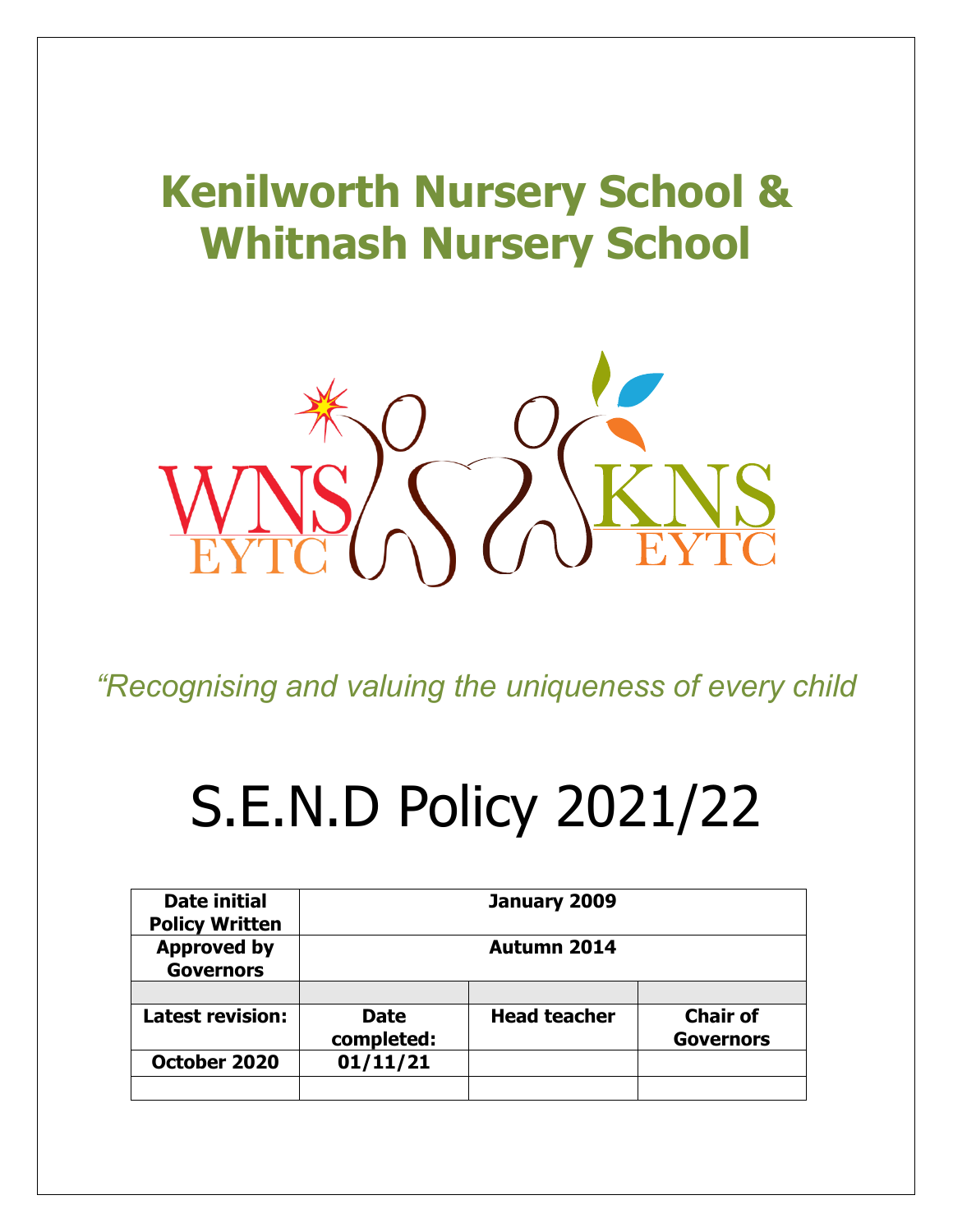# **Kenilworth & Whitnash Nursery Schools**

# **Special Educational Needs or Disability (S.E.N.D) POLICY**

The staff and governors are committed to providing an inclusive learning environment for all who attend Kenilworth & Whitnash Nursery Schools.

'Inclusivity means taking the perspective of similar learning, social and other needs of all children - at whatever developmental pace they progress' S. Wolfendale 2000

#### The EYFS curriculum advocates that:

#### At 2 and 3 years old

*"*Throughout the early years, if a child's progress in any prime area gives cause for concern, practitioners must discuss this with the child's parents and/or carers and agree how to support the child. Practitioners must consider whether a child may have a special educational need or disability which requires specialist support. They should link with, and help families to access, relevant services from other agencies as appropriate. ." EYFS: Statutory guidance 2021

#### Parental Involvement:

"Parents have statutory rights to contribute to the decision making process about their child's education including in relation to assessments of SEN, provision for SEN, and the way that support is provided for SEN. Young people over 16 also have these rights'. SEN Code of Practice 2014.

#### **Aims**

In order to promote inclusivity, the School will aim to ensure that every child:

- Has access to a broad, balanced and relevant accessible curriculum.
- Where Special Educational Needs and/or Disability (SEN/D) are known, has their needs met.
- Has staff working with parents in partnership to identify learning needs and to respond quickly to any difficulties.
- Has a clear process of observation, assessment, intervention and review for all children, so that identification of needs is efficient and intervention has effective impact.

In addition, the governors will seek to make the School buildings are increasingly accessible to all, in line with the requirements of the Equality Act 2010. The Act ensures that children with a disability must not be discriminated against in anyway.

"The definition of disability in the Equality Act includes children with long term health conditions such as asthma, diabetes, epilepsy, and cancer. Children and young people with such conditions do not necessarily have SEN, but there is a significant overlap between disabled children and young people and those with SEN. Children and young people may therefore be covered by both SEN and disability legislation." SEN code of Practice 2014

This Policy is to be read in conjunction with other policies in place, in particular: The Curriculum Policy, the Behaviour Policy, The Toileting Policy, Equity Statement.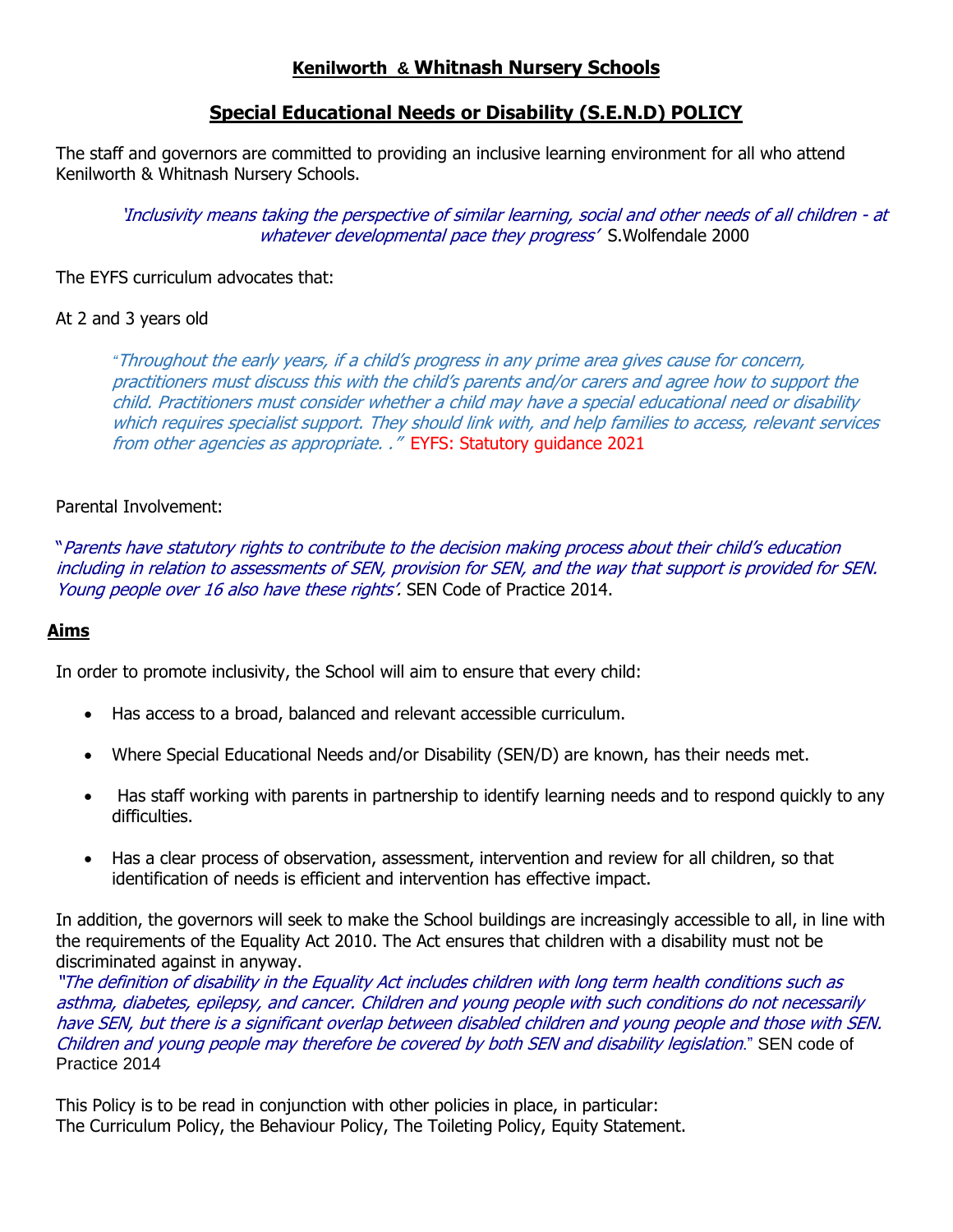# **Objectives**

In line with the Early Years Foundation Stage Curriculum the Schools offer safe and supportive learning environments where all children are recognised as unique and supported towards progress and development, at a level appropriate for each individual child so that they can fulfil their potential.

To fulfil the Aims and Objectives we follow the SEN Code of Practice 2014. This states that the governing body in co-operation with the Executive Head Teacher determine the school's general policy and approach to provision for children with SEND, establish the staffing and funding arrangements and maintain a general oversight of the school's work. A SENCo (Special Educational Needs Coordinator) will co-ordinate support and approaches with SEN, particularly through Early Support processes and writes and implements Individual Plans(IPs). The Head and fellow teachers are also closely involved in the strategic development of the SEN policy and provision. The SENCo has day to day operation of the school's SEND policy and for coordinating provision for pupils with additional needs.

#### **SEND support in the early years**

In addition to the formal checks, early years practitioners working with children should monitor and review the progress and development of all children. Practitioners should particularly consider a child's progress in communication and language, physical development or personal, social and emotional development – the prime areas of learning and development.

'Where progress gives cause for concern practitioners should work in partnership with parents and/or carers to develop a plan to ensure children with SEND receive the right levels of support for their future learning and development.

Early years settings should adopt a graduated approach: a cycle of assessment, planning and reviewing their actions in increasing detail and with increasing frequency, to identify the best way of securing good progress. At each stage parents should be engaged with the setting, contributing their insights to assessment and planning. Intended outcomes should be shared with parents and reviewed with them, along with action taken by the setting, at agreed times.

The graduated approach should be led and coordinated by the setting SENCO working with and supporting practitioners in the setting and informed by Early Years Foundation Stage materials, and Early Support resources.6 Settings should draw on those with specialist expertise beyond the setting if, at any stage, a child is not developing as expected or is not responding to action taken by the setting. Settings should use it to help in identifying those children whose need for long-term support is such that an Education Health and Care Plan might be required.

Where practitioners believe that a child has or may have SEN, and after discussing these concerns with the child's parent or carer, they should notify the local authority that is responsible for the child.' SEN code of practice 2014.

#### **Admissions**

Places at the Nursery Schools are managed in accordance with Warwickshire Local Authority admissions guidelines. A child will not be refused a place due to their special needs or disability and the Nursery Schools have experience in meeting the needs of many children with complex learning, behaviour and health requirements. In some circumstances it is possible that there may be some delay to the child starting their place due to the need for risk assessments highlighting the need for staff training, health care plans, handing plans or other paperwork which supports the Health and Safety of the child, staff and other children. In certain circumstances a longer induction period or reduced hours may be agreed to best support the needs of the child. It is important that the child is accessing at an appropriate level and for an appropriate length of time based upon their needs. All children, including non verbal, display behaviours that indicate their tolerance levels. The Schools will make professional judgements in partnership with parents and other professionals who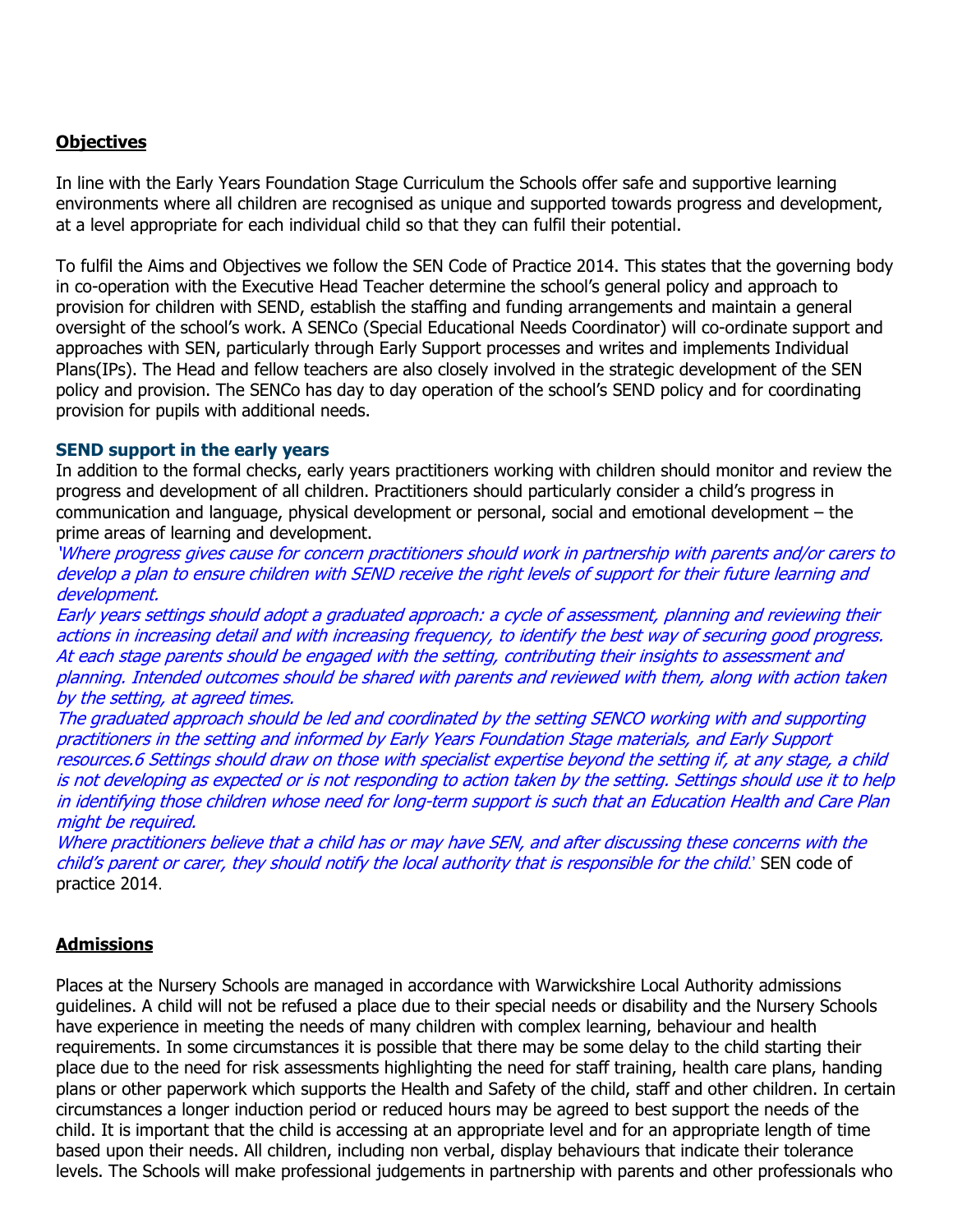may already be involved in supporting the needs of the child to develop individual approaches to settling in. It is hugely important to ensure this process is successful and appropriate as it can influence future separation and transition processes, we ask Parents to work with us and will share recommendations with them based upon our detailed knowledge and understanding of early years.

Parents are advised that if they know their child may have complex requirements this is discussed as early as possible, even if this is several months before the child is due to start.

There may be occasions during the current Covid 19 pandemic, where due to a child's vulnerable health needs a risk assessment is completed and the outcome of that assessment is that the child is advised to undertake distance learning to avoid the high risks as local rates increase or there are positive cases within the school community.

# **Identification and Assessment**

At the Nursery Schools all children are assessed as part of their daily access to the EYFS. All children develop differently and the curriculum is differentiated to meet the needs of most children. The SENCo will regularly attend meetings with Colour Group Leaders (staff identified within the EYFS as Keyworkers) to establish any concerns they have with a child's ability to access the differentiated curriculum and environment offered or concerns with a child's progress. Issues raised would be in particular around social development, communication, learning, sensory needs and behaviour. A weekly Children's Meeting also allows discussion time for early concerns and around identified behaviours.

A discussion with Parents then takes place at the earliest opportunity. Further time for monitoring of the child, if appropriate supported by the SENCo will then be undertaken. Additional assessments such as a Teaching Talking profile or interaction screen, or WellComm tool, may be undertaken to clearly identify needs.

A discussion with the child's parents/carers will take place to look at progress, the child's strengths and consider the need for additional intervention. Parents will be asked to sign a permission slip for their child's name to be entered on the SEN register. This register is confidential, with access only by staff in the setting working directly with the child, the Local Authority in ensuring that the needs of children are tracked effectively and reviewed by Ofsted in the monitoring of School practice.

'Where a SEN is identified, early years providers, schools and colleges should put appropriate evidence-based interventions in place. These should be provided as part of a graduated approach, which includes regular review of the progress made and adaptations to the support provided as required. Plans for the use of support should relate to a clear set of expected outcomes, which should include stretching and relevant academic and developmental targets. Progress towards these outcomes should be tracked and reviewed regularly, at least termly.' Code of practice 2014

# **A Graduated Approach using evidence based interventions:**

If there is a concern about any aspect of a child's development, including their emotional health and wellbeing the SENDCo will observe the child in school, using the 'observing to understand approach'.Learning from this observation will then inform a 'thinking together meeting' with Parents that will help to define the difficulty and its impact upon the child as a barrier to learning or progress. Once a difficulty has been identified and discussed with parents the school will seek to put support in place to develop specific skills and address the needs of the child. This will be recorded on a clear plan that is shared with parents and regularly reviewed, known as an Individual Plan (IP)

The Individual Plan, will target just a few specific skills. Some children may require similar support and may have targets which are the same but they will be reviewed individually. Targets will be worked on regularly, as part of their usual session and possibly as part of a small group or individual work. Parents will be supported to work on these targets at home also.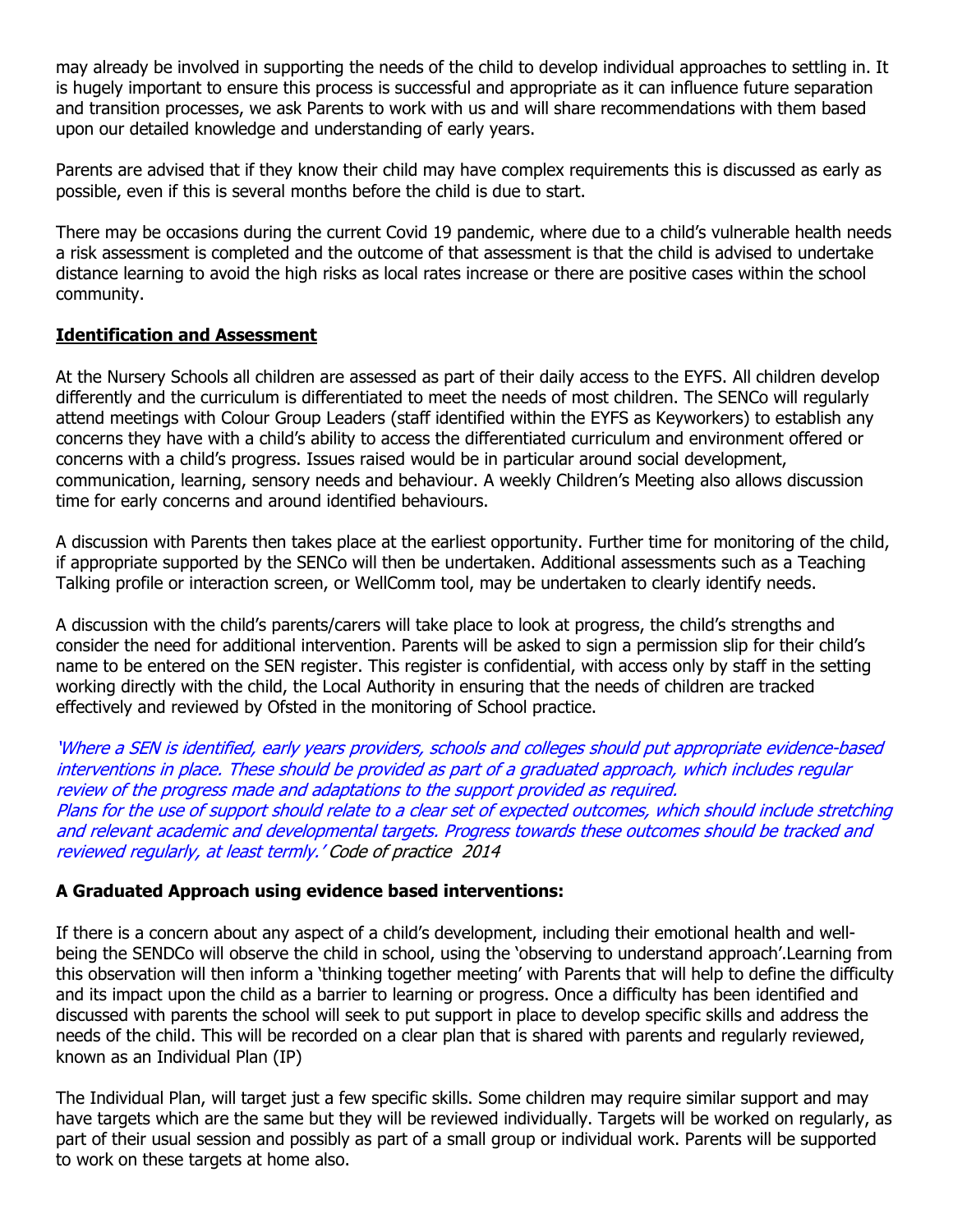If the child continues to find it difficult to access their environment or curriculum and progress to a specific target set in an Individual Plan and their response is inconsistent then an additional referral to outside agencies may be appropriate. For the majority of children this will be referral to Warwickshire's IDS 0-5 team or to the Speech and Language service, this could also include physiotherapy or occupational therapy.

# **Involving Specialists:**

The school will work with parents to involve specialists so that advice may be gained in how best to continue to support needs and to gain advice on successful interventions and evidence based programs**.**

#### "All children, will continue to have the range of differentiated activities, monitoring and assessment that is offered to every child; their provision to address specific needs will be in addition to universal provision.

Some children may have the support of an outside agency and not need to be identified as having SEN. Where the child's needs can be met within usual differentiated provision and curriculum progress is good, then there is no need for the child to be identified as having SEN. This might include for example children who access physiotherapy, and with orthotics are able to access all equipment, or children who have a speech production delay but where their access to the social and learning opportunities in the School are well managed with usual provision.

In addition to external specialists the School also runs a research program that looks at ways in which emotional barriers to learning can be tackled. An Early Years Specialist is commissioned to work in an integrated way with the School supporting children and Parents, the specialist is a trained Child and Adolescent Psychotherapist. This work can help to identify SEND needs early and support referral for fuller assessment processes but may also identify certain symptomatic behaviours that could mistakenly be assumed to indicate a special need when in fact the barrier to learning is emotional. In these instances direct and effective work can take place to intervene and remove the barrier. At this point some of this work may take place virtually using video analysis with parental permission.

#### **Education, Health and Care Plans**:

For a very few children there may be further referral to the Local Authority. This is for children with high level needs which will be ongoing. For the majority of children they will have been through the above graduated response for some time before this and their needs will be well identified. There may be some circumstances in which the child is known for a relatively short period of time and has not been through the above graduated process when the school decides that it is necessary to begin the EHCP process, this may be because the child has missed a block of time in which assessment would have been taking place due to ill health or lockdown processes and so this has not been possible but to delay application would delay the plan being in place before the transition to primary school.

The SEN code of practice, 2014 indicates that: '*For children and young people with more complex needs a co*ordinated assessment process and the new 0-25 Education, Health and Care Plan (EHC plan) replace statements and Learning Difficulty Assessments (LDAs)'.

To begin to prepare for an EHCP the School will seek to link with other professionals who may be supporting or assessing the needs of the child. A meeting with the child's Parent(s) and the professionals will be arranged so that everyone is clear on how to proceed should an EHCP be required. Paperwork to apply for an EHCP is detailed and it is important that records are up to date and support and impact is specific. Generally where needs are known the School will seek to initiate an application for an EHCP in the Autumn term. It is important that the needs of the child are known and clearly considered and identified and there may be occasions when the evidence gathering and linking of professionals continues into the Spring term before the application can be made.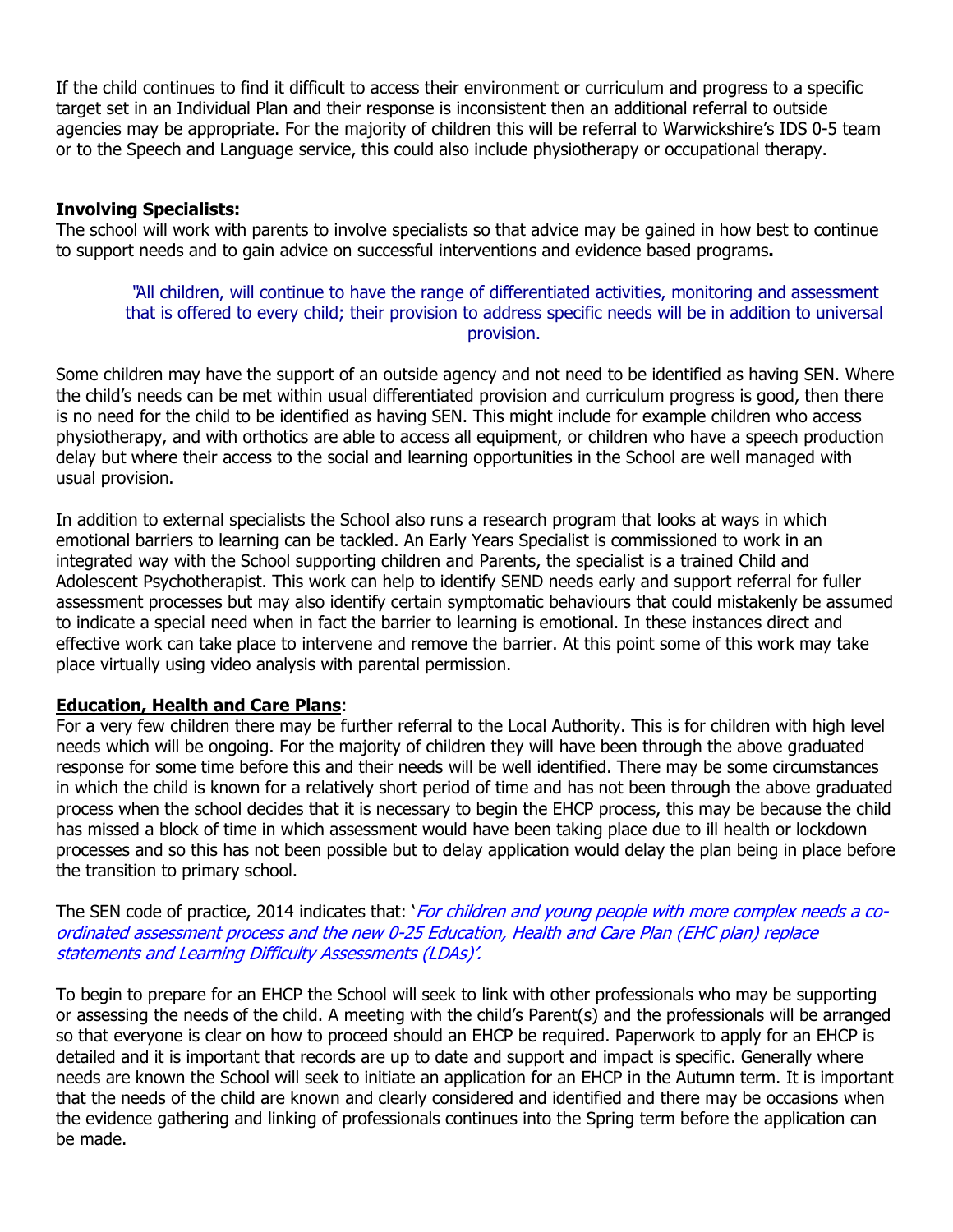# **Working With Parents**

All parents are welcomed into Kenilworth or Whitnash Nursery Schools and we aim to work in partnership to meet the needs of their children. Parents are made aware who the SENCo is and how SEN children are provided for in the School through newsletters, induction sessions, and parent consultation events.

Parents are invited to meet the SENCo at any point they have a concern with their child's progress or access to the curriculum.

For some parents of children with complex needs this will require several meetings before the child begins in nursery. This will be to ensure that training, equipment, resources and possibly risk assessments, handling plans, Health Care Plans are included in the individual plan (IP).

Parents are asked to contribute to their child's IP, in setting targets and reviewing progress. Sometimes they will be asked to support referrals, to Speech and Language Therapy or the IDS for example. No referrals will be made or discussions had with outside professionals without written parental agreement, except where there is a risk to the safety of the child.

All parents have access to the SEN Policy and also a leaflet, Inclusion and Special Needs which outlines help available at the Nursery School. All parents are made aware of Wawickshire's Parent Partnership Services.

#### **The Role of the Special Needs Co-ordinator**

The Special Needs Co-ordinator is at present – Rachel Gillett, with support from Christy Aylott-Mayor at KNS who has now completed her NASENCo qualification and Amy Gullis at WNS, each completing the NASENCo qualification this academic year.

It is the responsibility of the SENCO to:

- Establish an SEN register and keep it up-to-date.
- Lead on inclusion within the setting, coordinating the dissemination of SEN training as appropriate
- Promote effective relationships with all parents, especially those of children with SEN/D.
- To report to Governors on the day to day management of the Policy and provision, particularly for those children with SEN/D
- Support staff in the planning, monitoring and reviewing of inclusive provision across the setting
- Support staff in identification, planning, monitoring and reviewing the needs of individual children with additional needs
- To manage the work of staff where time is designated to meeting the needs of those children identified with SFN or additional needs.
- Liaise with other professionals/agencies.
- Ensure parents/carers are aware of Parent Partnership provision.
- To ensure where possible any significant training, adaptations, risk assessments and planning is in place before the start date for children with high level complex need.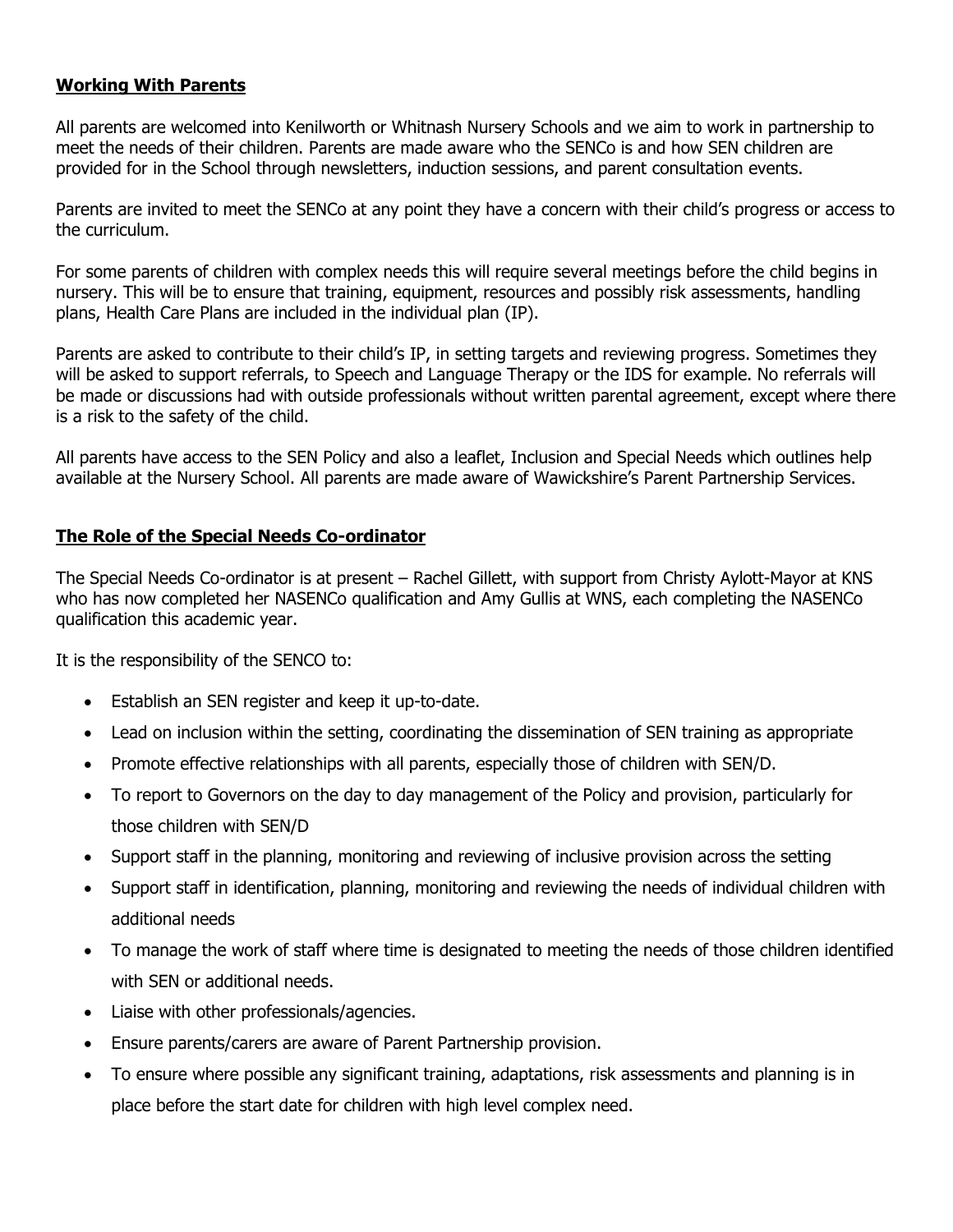In order to fulfil this responsibility - and to provide the most effective support - the SENCO will seek to undertake the following for all children on the SEN register.

- Collect and collate all known information about the child, ensuring it is kept securely.
- To write IP's in collaboration with parents, staff and other professionals.
- Complete chronologies of interventions and discussion and referrals so we may document the process of support.
- Manage the work of staff designated to implement specific targets for children identified
- Liaise with outside agencies ie. Health/Social Services if involved and collect any relevant information.
- Set up and coordinate monitoring and review procedures in accordance with the Code of Practice recommendations – approximately every half term.
- Liaise with outside support agencies seeking appropriate advice and guidance to support parents/carers and colleagues on such matters as risk assessments, health care plans, manual handling training, specific interventions

# **Resources Provided for Children with Special Educational Needs**

The staff will encourage children with Special Educational Needs to make the best possible progress by:

- Providing additional support from adults when needed.
- Adapting activities or environments where appropriate.
- Providing appropriate blended learning or distance learning experiences where necessary

In line with the requirements of the disability sections of the Equality Act 2010, the School will seek to put in place any facilities or adaptions necessary as soon as funding is available.

- Supporting those who need help with communication, language and literacy skills by using:
	- Alternative and augmentative communication eg. Signs and symbols.
	- Using visual and written materials in different formats eg. Large print, taped materials, ICT.
	- Using materials and resources that children can access through sight, touch, sound and smell.
- Supporting those who have particular difficulties with behaviour by:
	- $-$  Encouraging and promoting positive behaviour.
	- $-$  Putting a behaviour plan into place, agreed with parents
	- Supporting families in accessing support outside School resources if appropriate
	- Make assessments, record progress and development in line with EYFS curriculum alongside any individual education plan. If the child is on the SEN register, use the SEN Code of Practice in consultation with parents.
- Supporting those with sensory/ physical difficulties by:
	- Completing an individual environmental audit to ensure awareness of needs
	- Making adaptations to existing provisions as necessary as soon as funding is available
	- To acquire specialist equipment as appropriate as soon as funding is available e.g. specialist seating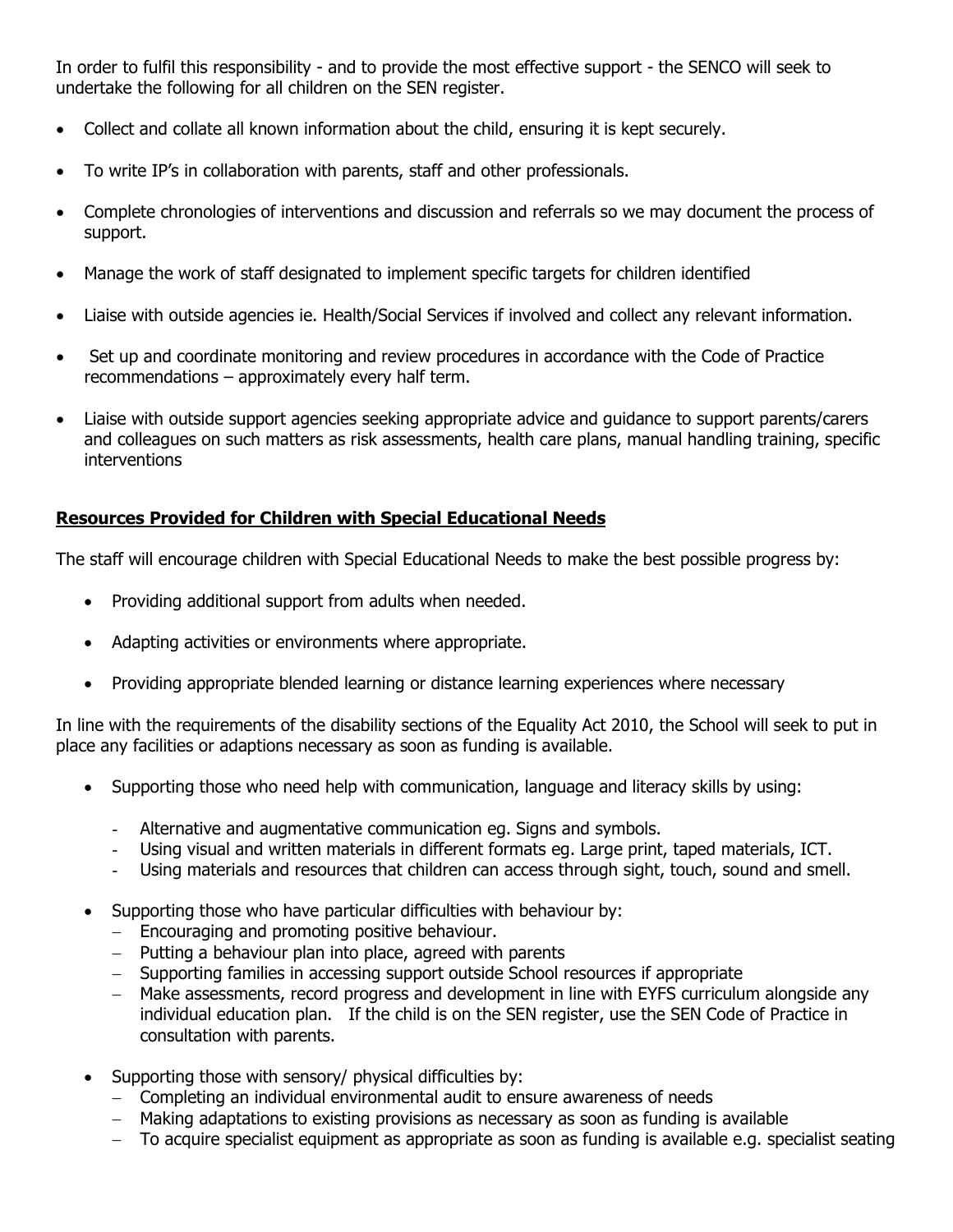When necessary the School may employ additional staff with designated time to work with children in the identification, assessment and intervention of SEN/D. These staff are managed and supported by the SENCo. This staffing is however subject to funding constraints and cannot be guaranteed to be available.

It is hoped that for children with a high level of need adaptations would be discussed before placement begins. In certain circumstances a child's start date may be delayed until the appropriate training, risk assessments, plans and equipment are in place. The only reason delay would occur is if there is a risk to health and safety; the health and safety of the child and staff are paramount. This may occur because the level of the child's need requires a ratio of adult support that needs to be organised with funding applied for.

# **Links with other Settings**

Children will receive a visit from staff at home before starting at the Nursery. This allows staff to make initial contact, relationships with parents and also to note any special educational needs that have already been identified. In some circumstance an Early Support meeting may have already been arranged and taken place, the home visit will still take place.

Joint placements are sometimes organised between Specialist Nursery provision and the Nursery Schools. This may be to allow a child to experience mainstream provision, prior to transferring to full time mainstream nursery or school age provision or it may be to allow the child to develop social interaction with their local community peers. Children accessing a dual placement are welcomed and where possible joint IP reviews, assessment and planning will be encouraged and if this occurs the Specialist setting will take the lead in the preparation of paperwork and organisation of meetings as 'expert advisors'. In these instances the specialist setting takes the lead in determining targets and Kenilworth or Whitnash Nursery School interprets this for our School.

Parents, for many reasons may choose to access more than one nursery. Where possible links will be made, particularly for those children identified with SEN to ensure effective assessment, target setting and review.

On transfer to Primary Schools, the Nursery Schools send transfer information to receiving Schools with Parents permission. Details of any SEN records are included and the nursery welcomes the opportunity to discuss SEN needs with staff of receiving Schools through their visits to the nursery or through liaison visits by nursery staff at the start of the Autumn term. The child's Colour Group Leader, with support from the SENCo will coordinate liaison. It is usual practice that a transition meeting is arranged by the School to support the receiving Primary School with Parent's permission and that all professionals involved with the child attends the meeting to share a current and accurate pictures of strengths and needs.

#### **Links with other Support Agencies**

The Nursery School has long standing links with many support agencies and is aligned with the Warwickshire Local Offer (https://www.warwickshire.gov.uk/send).

The Speech and Language Support Service visit the School regularly and the School offers space for speech and language sessions to provide local access to services for our parents who may have early concerns. In the Nurture Nursery and Nursery School we observe children in the Autumn term as they settle in to help us to identify any communication concerns at the earliest point. In liaison with parents we then make a referral for assessment and possible support. A therapist may then visit to provide input for regular sessions throughout the year, or may offer access to a local phonology group, reports are sent to the Nursery as well as to parents to ensure we are supporting in the most appropriate ways for each child with identified needs.